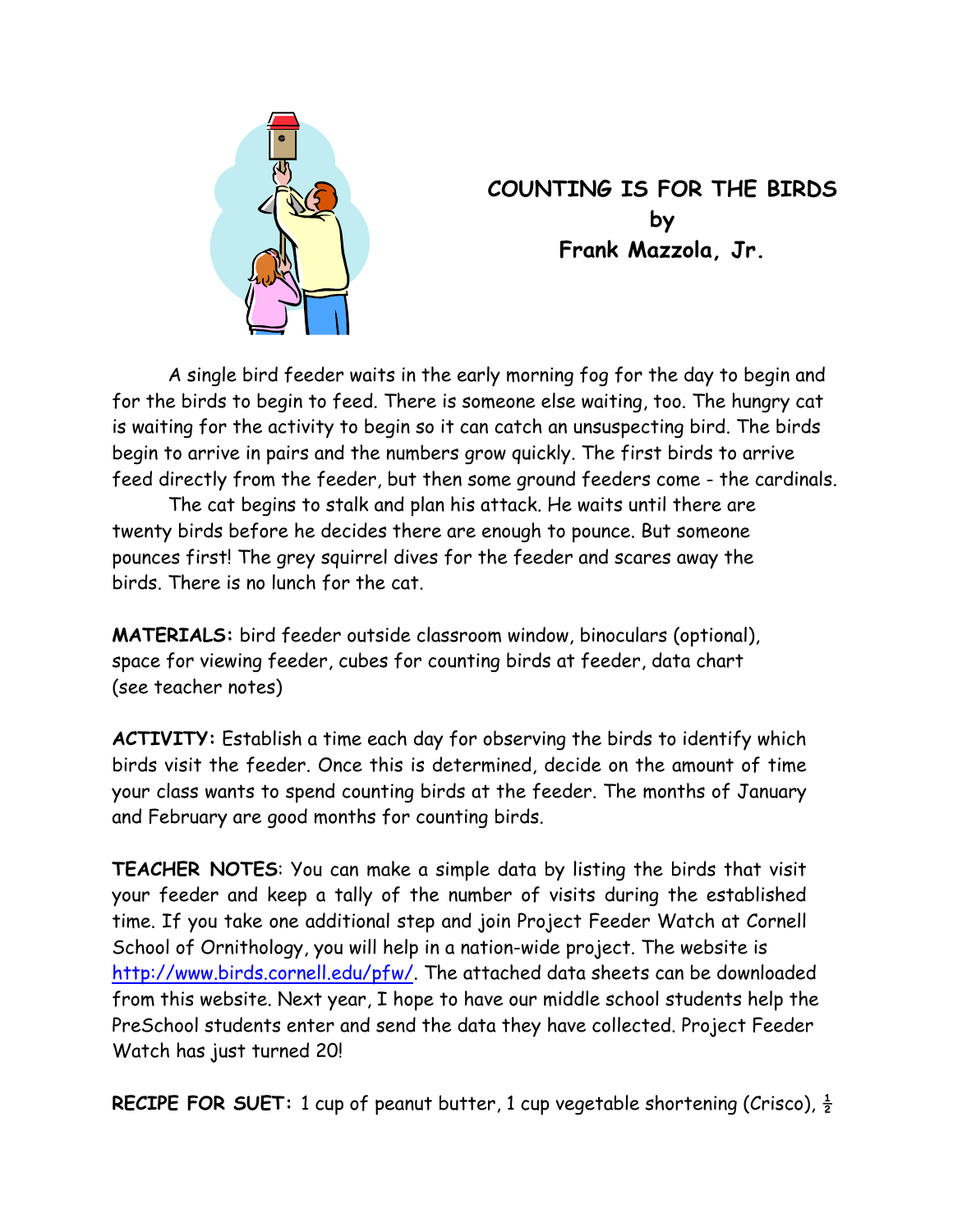cup of any or all of the following: corn meal, peanuts, raisins, cracked corn. You can vary the amounts as long as the mixture stays together. The square wire/plasticcoated baskets work best and they are easy to refill. You can "mold" your suet in a deli container as long as you don't make it too thick. The "Crisco" suet keeps better.

### **STANDARDS:**

**BSL:** 1.1, 1.2, 1.5, 1.7, 1.9, 1.11, 1.13, 2.2, 5.1, 5.3, 9.1, 9.4, 12.2, 12.7 **NCTM:** 3d, 4a, 4b, 4d, 4e, 6a, 6b, 6c, 10a, 10b, 10d, **SCS:** A1, A2, C1, C3, G1, H3

Mazzola, Jr., Frank. Counting is for the Birds. Charlesbridge, 1997. ISBN#0- 88106-950-7.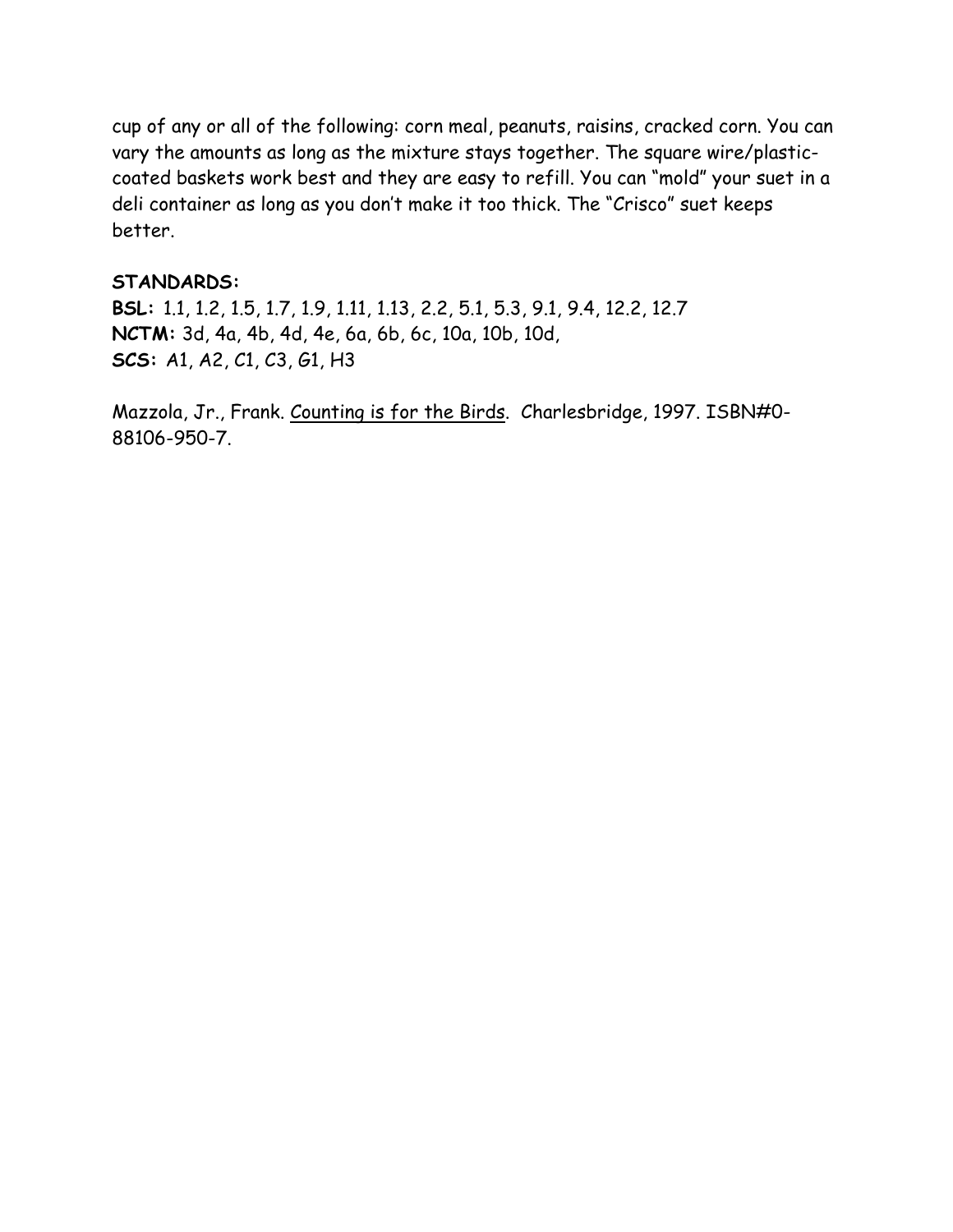# Project FeederWatch Tally Sheet for online data entry

Transfer data from this worksheet to online data forms. Do not sumbit Tally Sheets to Project FeederWatch. Ielpful hint : Copy this page into a word processing documen,t add the species that commonly visit your feeders, and then print a copy for each of your counts.

### FeederWatch ID number:

Password:

Login name:

### The dates of this count are

### **Effort**

When did you watch your FeederWatch Count Site?

Day 1, afternoon<br>Day 2, afternoon Day 1, morning Day 2, morning

Estimate the cumulative time that you watched your FeederWatch Count Site.

Less than 1 hour  $4+$  to  $8$  hours  $1$  to 4 hours More than 8 hours

**Species Seen** 

and

Use the space below to tally the numbers of birds of each species you see at one time. Then report your highest counts to Project FeederWatch. (Do not add your counts together--report only the highest number seen at one time).

**Species Name** 

**Highest Number Seen at One Time** 

I watched my feeders, but no birds were present.

## Weather

### Daylight temperature

Mark the temperature extremes for each Count Day. Report to Project FeederWatch only the extreme low and high for the two-day count.

| Low         |                                                                          | High        |  |
|-------------|--------------------------------------------------------------------------|-------------|--|
| Day 1 Day 2 | Temperature                                                              | Day 1 Day 2 |  |
|             | Under -18 $^{\circ}$ C (under 0 $^{\circ}$ F)                            |             |  |
|             | $-18^{\circ}$ to $-10^{\circ}$ C (0° to 14°F)                            |             |  |
|             | $-9^{\circ}$ to $0^{\circ}$ C (15 <sup>o</sup> to 32 <sup>o</sup> F)     |             |  |
|             | $1^{\circ}$ to $10^{\circ}$ C (33° to 50°F)                              |             |  |
|             | $11^{\circ}$ to 20 <sup>o</sup> C (51 <sup>o</sup> to 68 <sup>o</sup> F) |             |  |
|             | Over $20^{\circ}$ C (over $68^{\circ}$ F)                                |             |  |

### **Daylight precipitation**

Indicates the kind of precipitation that occurred during the two-day count.

| Type      | <b>Duration</b> |
|-----------|-----------------|
| None      | Under 1 hour    |
| Rain      | 1 to 3 hours    |
| Rain/Snow | 3 to 6 hours    |
| Snow      | Over 6 hours    |

### Snow depth and snow cover

Mark the conditions during the majority of your twoday count.

- None
- Under than 5 cm (under 2")
- 5 cm to 15 cm (2" to 6")
- Over 15 cm (over 6")
- Hard crust or ice covers snow.
- Snow cover is patchy (less than 50% cover).